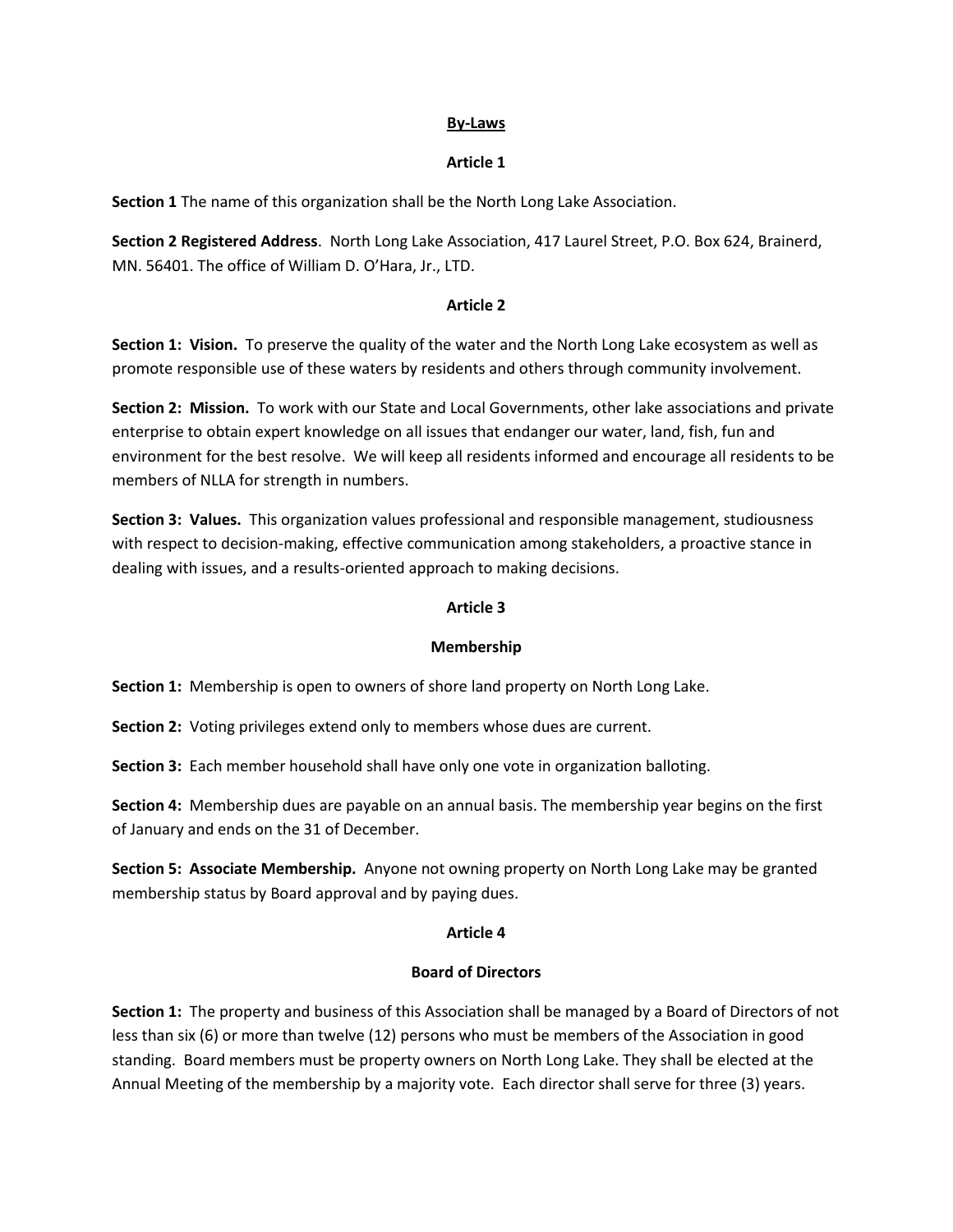**Section 2:** Any vacancy in the Board of Directors may be filled by affirmative vote of the majority of the remaining members of the Board or by election at a meeting of the membership. A director who is elected to fill a vacancy shall serve for the un-expired term of his/her predecessor.

**Section 3:** The Board of Directors shall have the power to do all lawful acts necessary and expedient to conduct the business of the Association.

**Section 4:** The Board of Directors shall meet within thirty (30) days following the Annual Meeting of the membership to elect the officers for the ensuing year.

## **Article 5**

# **Meetings**

**Section 1 Place.** All meetings shall be held at the location designated by the President and/ or the Board.

**Section 2 Monthly Meetings**. The Board shall meet each month from April through November with dates established by the Board. The Board may call for additional meetings anytime throughout the year.

**Section 3 Annual Meeting**. There shall be an annual meeting called by the Board of Directors during the period June through August of each year. Notice of the meeting shall be sent to each member by regular mail at the last address on record at least fourteen (14) days prior to the meeting.

**Section 4 Special Meetings.** Special meetings of the membership may be called at any time at the request of the President, Vice President, and majority of the Board or upon written request of at least twenty (20) percent of the membership of the Association. The notice of the meeting shall be the same as the annual meeting.

**Section 5** Actions of the majority of members present and voting at any meeting shall constitute actions of the membership as a whole. This rule also applies to the Board of Directors.

**Section 6** Voting by the membership may be conducted by either voice vote or written ballot at the Annual Meeting or in writing at other times. This rule also applies to voting by the Board of Directors.

# **Article 6**

# **Funding**

**Section 1:** The Board of Directors shall determine the membership dues on annual basis.

**Section 2:** The Board of Directors may also solicit contributions from members and others if special needs for additional funds arise.

**Section 3:** The Board of Directors may accept gifts or grants on behalf of the Association from private or public sources. The Board of Directors may not accept gifts for personal use.

**Section 4:** The Association may, subject to applicable laws and regulations, own, lease, or sell property, real or personal, in order to carry out its objectives.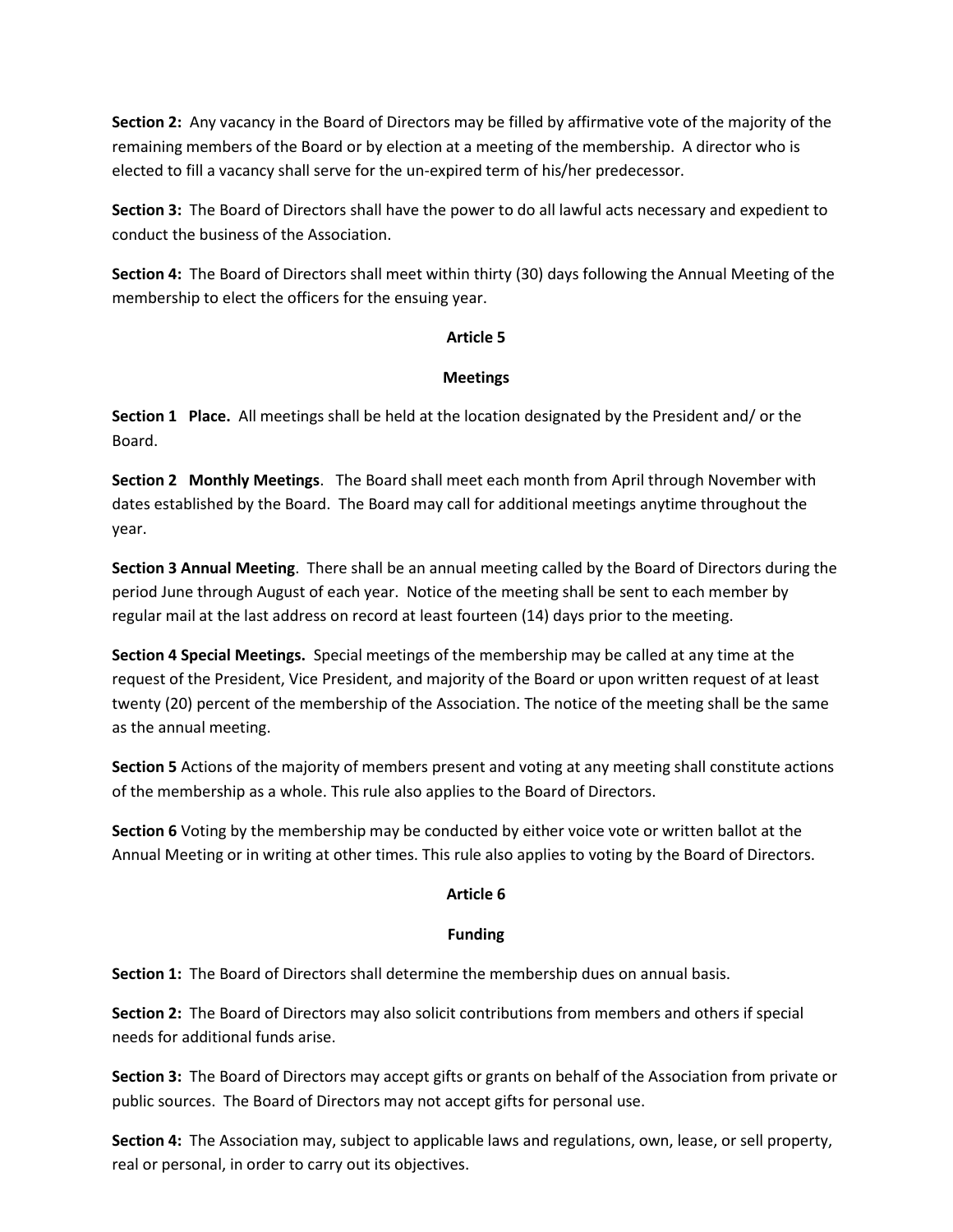**Section 5:** Membership shall be permitted to inspect the books of the Association at all reasonable times.

**Section 6:** All checks and notes of the Association shall be signed by persons as designated by resolution of the Board of Directors.

**Section 7:** An audit of the Association's financial operations shall be conducted annually by a committee appointed by the President.

## **Article 7**

## **Fiscal year**

The Fiscal year shall be the same as the calendar year commencing on January First (1).

# **Article 8**

## **Annual Statement**

The President at each Annual meeting shall present a statement of the financial condition of the Association and a summary report of its activities during the preceding year.

# **Article 9**

# **Officers**

**Section 1:** At its first meeting after each Annual Meeting of the membership the Board of Directors shall elect a President, Vice President, Secretary, and Treasurer, from its own number each of whom must be a member of the Association.

**Section 2:** The Board of Directors may appoint other officers from Association members as necessary. These officers will exercise powers and perform duties as determined by the Board.

**Section 3:** The officers of the Association shall hold office for one year or until qualified successors are chosen. Any officer elected or appointed by the Board of Directors may be removed, with or without cause, by the affirmative written vote of a majority of the Board of Directors.

**Section 4:** If any office becomes vacant by reasons of death, resignation, retirement, removal from office, or otherwise, the Board of Directors, by majority vote, may chose a successor who shall hold office for the un-expired term of the preceding officer.

# **Article 10**

# **Amendments**

These By-Laws may be amended by a vote of the majority of members attending the Annual Meeting.